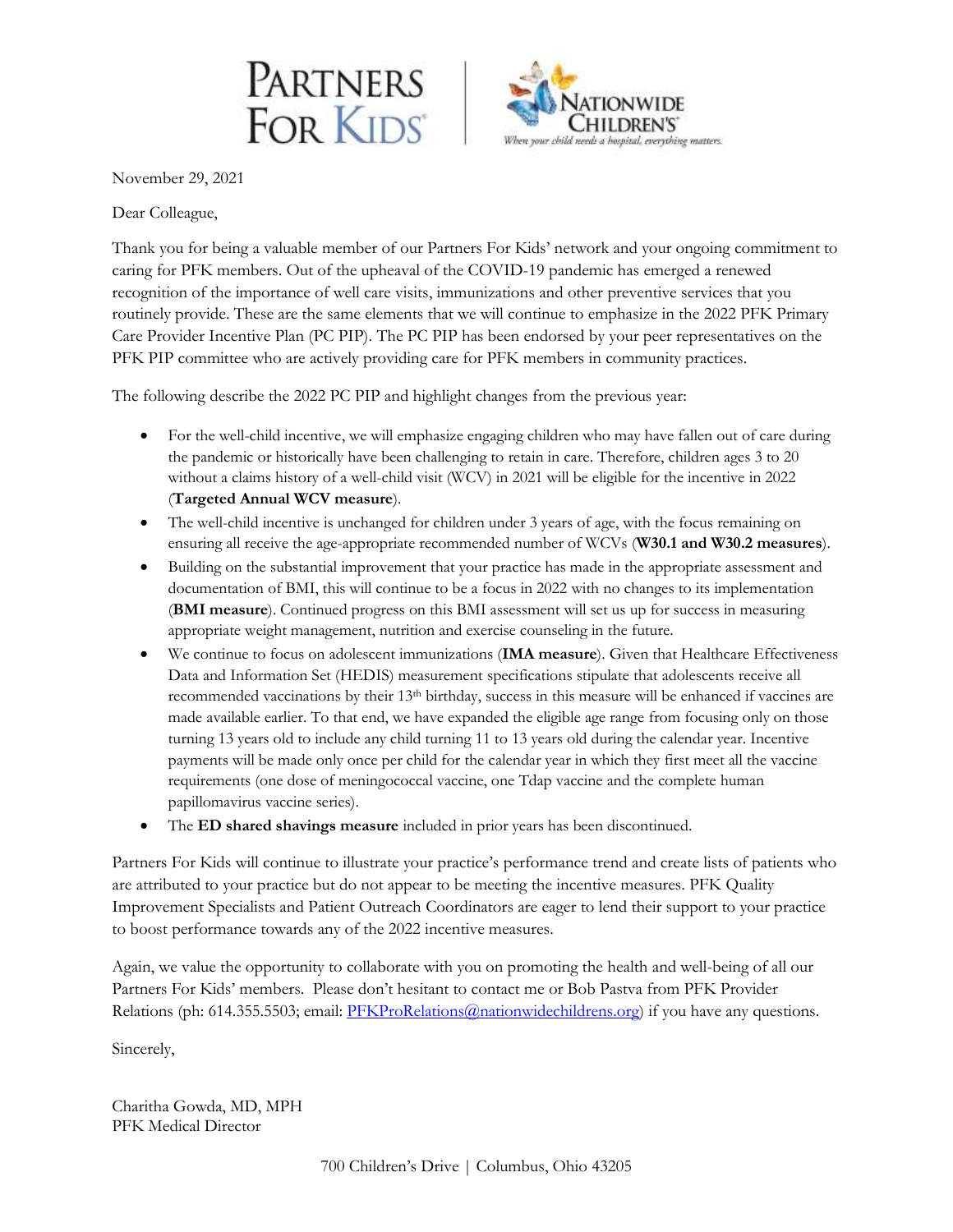



# **2022 PFK Primary Care Incentive Program Summary**

| Measure: Definition & Eligibility                                                                                                                                                                                                 | 2021                                                                                 | 2022         |
|-----------------------------------------------------------------------------------------------------------------------------------------------------------------------------------------------------------------------------------|--------------------------------------------------------------------------------------|--------------|
| Network Requirement: Each provider much participate in at least<br>one of the following as a prerequisite for earning incentives:                                                                                                 | Active                                                                               | Active       |
| Participation in a PFK-sponsored QI project (in<br>٠<br>conjunction with the PFK QI Coaching Program)                                                                                                                             |                                                                                      |              |
| Partnership with PFK's patient outreach team<br>٠                                                                                                                                                                                 |                                                                                      |              |
| Attend any one of PFK's quarterly webinars or NCH<br>Behavioral Health webinars                                                                                                                                                   |                                                                                      |              |
| One in-office visit with a PFK medical director,<br>٠<br>pharmacist, or provider relations specialist                                                                                                                             |                                                                                      |              |
| Participation or membership with a PFK committee                                                                                                                                                                                  |                                                                                      |              |
| Attendance at a Practice Fitness Meeting hosted by<br>NCH/PFK/Children's Practicing Pediatricians                                                                                                                                 |                                                                                      |              |
| W30.1: For children who turned 15 months old during calendar<br>year, completion of $\geq$ 6 well visits with a primary care practitioner<br>during their first 15 months of life                                                 | \$33.61 PSP*                                                                         | \$58.38 PSP* |
| W30.2: For children who turned 30 months old during calendar<br>year, completion of $\geq$ 2 well visits with a primary care practitioner<br>from age 15 to 30 months                                                             | \$33.61 PSP*                                                                         | \$58.38 PSP* |
| Targeted Annual WCV: Completion of ≥1 well-child visit with a                                                                                                                                                                     | \$33.61 PSP*                                                                         | \$58.38 PSP* |
| primary care practitioner among those children ages 3 to 18y** (as<br>of the end of the calendar year) who had no well-child visit claim in<br>the prior year (2021).                                                             | (NOTE: All<br>children were<br>eligible regardless<br>of prior year's<br>WCV status) |              |
| <b>IMA</b> : Children turning ages 11 to 13 years who meet all vaccine<br>requirements (one dose of meningococcal vaccine, one Tdap<br>vaccine and the complete human papillomavirus vaccine series)<br>during this calendar year | \$33.61 PSP*<br>(NOTE: Only<br>13-year olds<br>were eligible)                        | \$34.45 PSP* |
| <b>BMI:</b> Children ages 3-17 years who had evidence of body mass<br>index (BMI) percentile documentation                                                                                                                        | \$10.00 PSP*                                                                         | \$10.00 PSP* |
| ED Visits for Non-Emergent Diagnosis: Reduction in rate of<br>ED visits for non-emergent diagnoses that could be appropriately<br>treated in the primary care setting                                                             | Opt-In Payment<br>(Annual Per<br>Member Per Year<br>Payment)                         | Inactive     |

 $*$  PSP = Per Successful Patient

\*\* Children enrolled in the Aged, Blind and Disabled or Foster Care program are eligible through 20 years old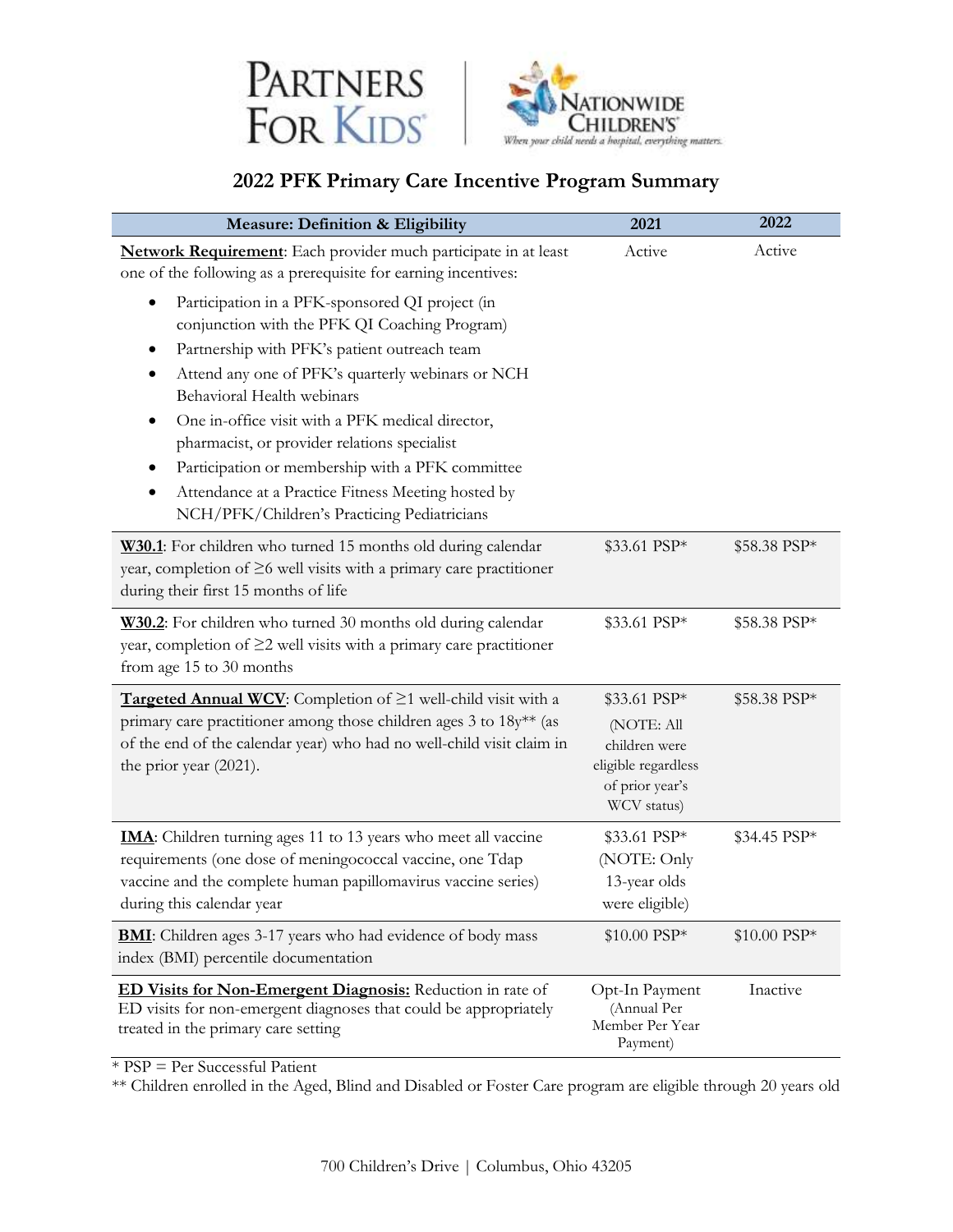



# **2022 PC PIP Frequently Asked Questions**

#### **Q: What has changed from 2021 to 2022?**

A: No new measures have been introduced in 2022. However, we have eliminated the ED shared savings measure and the operational definitions of two other measures have been modified, as follows:

• For the well-child incentive for children turning ages 3 to 20 years in the calendar year, we will emphasize engaging children who may have fallen out of care during the pandemic or historically have been challenging to retain in care. Therefore, age-eligible children without a claims history of a well-child visit (WCV) in 2021 will be eligible for the incentive in 2022 (**Targeted Annual WCV measure**).

• Given that Healthcare Effectiveness Data and Information Set (HEDIS) measurement specifications stipulate that adolescents receive all recommended vaccinations by their 13<sup>th</sup> birthday, success in this measure will only be possible if vaccines are made available earlier. To that end, we have expanded the eligible age range for the IMA measure to include any child turning 11 to 13 years old during the calendar year. Incentive payments will be made only once per child for the calendar year in which they first meet all the vaccine requirements (one dose of meningococcal vaccine, one Tdap vaccine and the complete human papillomavirus vaccine series).

## **Q: Why is the program focusing on targeted annual WCVs and not all children as previously?**

A: We recognize that children who are not firmly established in your practice are often the most difficult to engage and retain in care. In addition, the pandemic has resulted in many children falling out of routine care. To address these challenges, we aim to support you in reaching out to these children who often represent the most vulnerable of patients. Recognizing that engaging these patients can be more difficult, the estimated incentive payment per successful patient for this measure has been raised substantially from the rate paid out last year for each well-child visit.

#### **Q: Will a child who is newly attributed to my practice be eligible for the targeted annual WCV?**

A: Children who are newly enrolled as PFK members will be eligible since we will not have historical claims data for them to ascertain their prior year's WCV status. However, a PFK member who transfers care into your practice will be eligible only if there is no claims history of a well-child visit in 2021 (regardless of where the child received the service). We will provide monthly patient lists of all patients attributed to your practice and their most recent well-child visit date that we have recorded, which can be used to determine eligibility for the incentive.